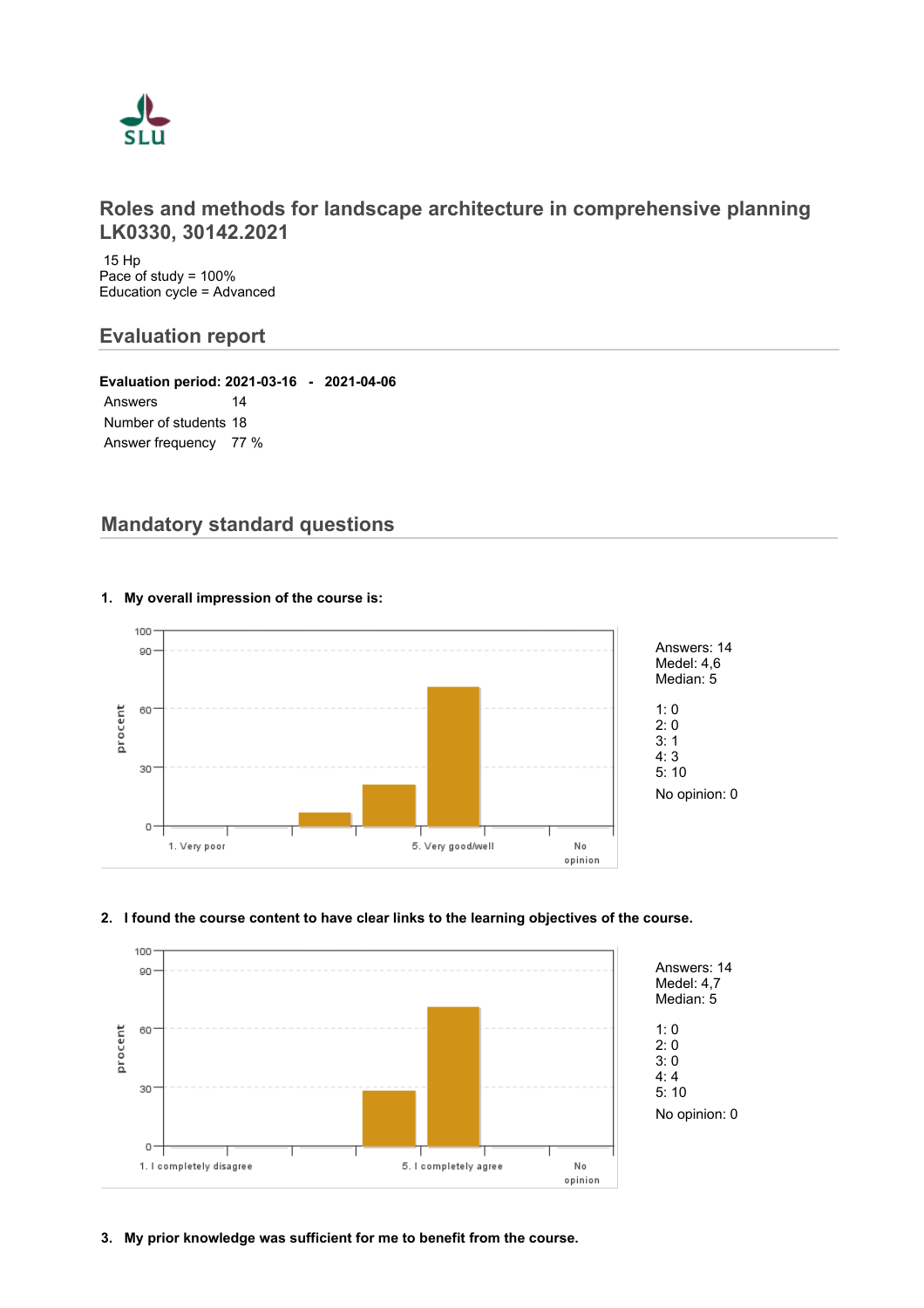

# Answers: 14 Medel: 4,1 Median: 4

No opinion: 0

## **4. The information about the course was easily accessible.**



## **5. The various course components (lectures, course literature, exercises etc.) have supported my learning.**



## **6. The social learning environment has been inclusive, respecting differences of opinion.**

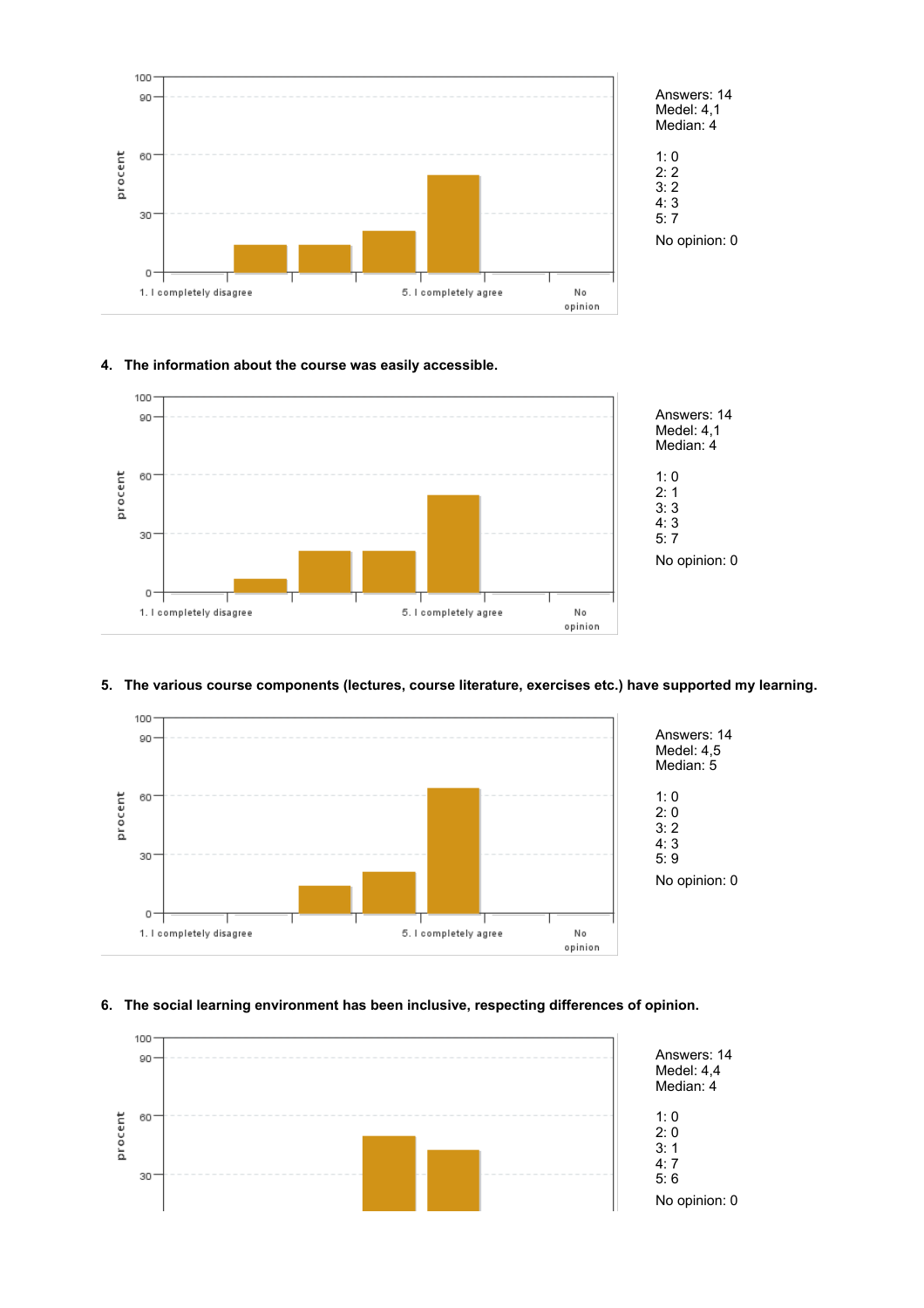



#### **7. The physical learning environment (facilities, equipment etc.) has been satisfactory.**

#### **8. The examination(s) provided opportunity to demonstrate what I had learnt during the course (see the learning objectives).**





#### **9. The course covered the sustainable development aspect (environmental, social and/or financial sustainability).**

**10. I believe the course has included a gender and equality aspect, regarding content as well as teaching practices (e.g. perspective on the subject, reading list, allocation of speaking time and the use of master suppression techniques).**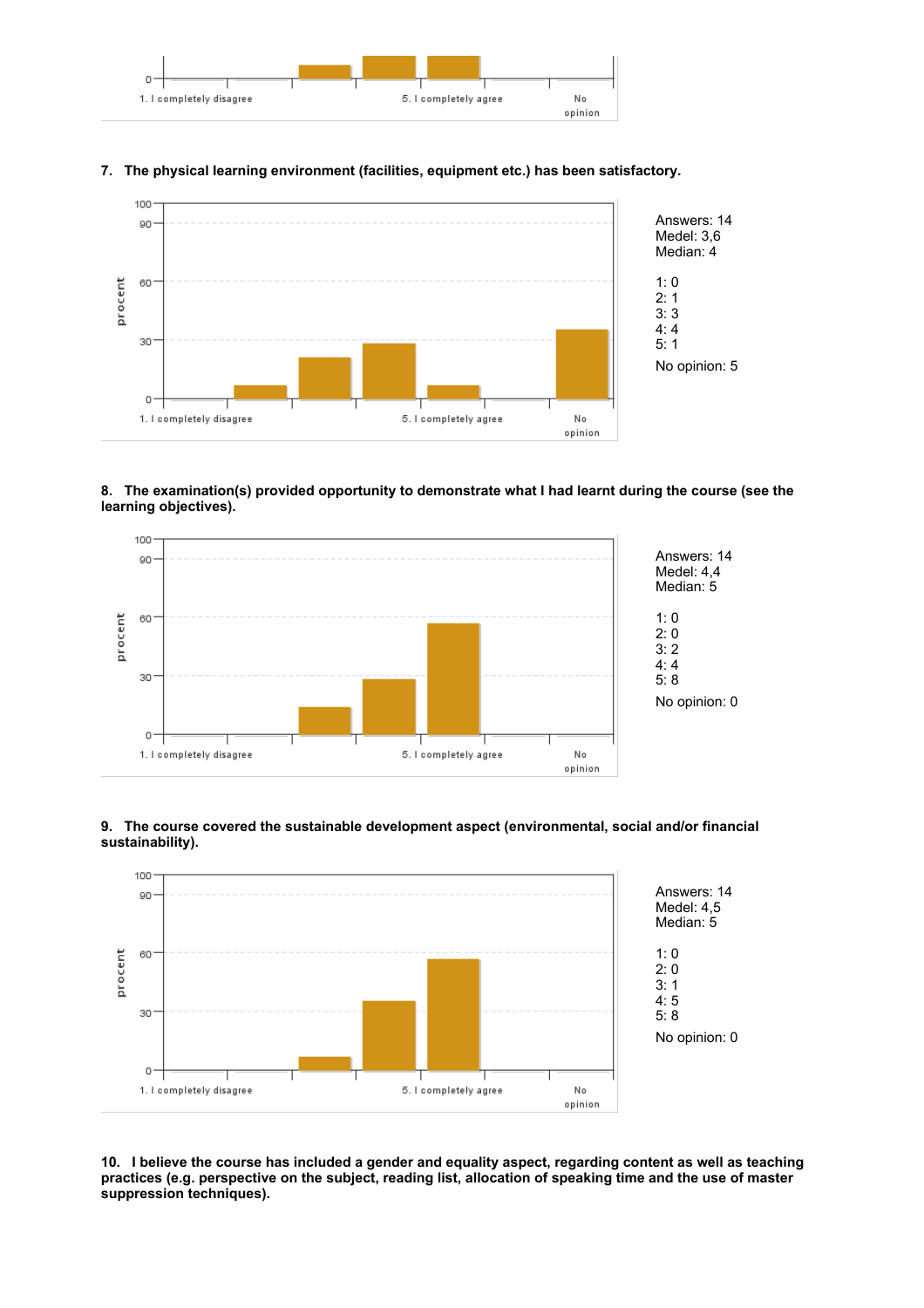

# Answers: 14 Medel: 4,6

No opinion: 1

#### **11. The course covered international perspectives.**



#### **12. On average, I have spent … hours/week on the course (including timetabled hours).**



#### **13. If relevant, what is your overall experience of participating in all or part of your course online?**

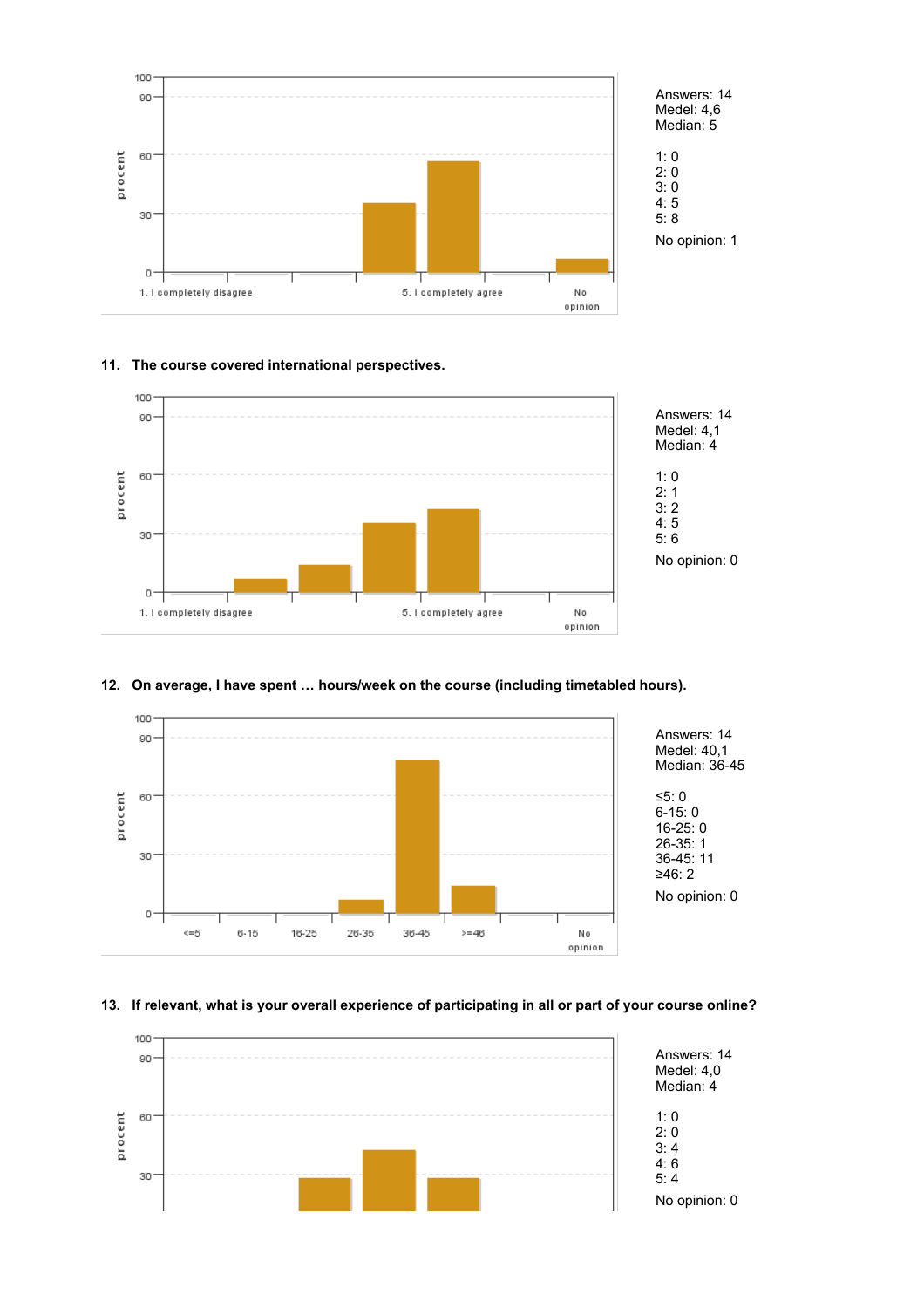

- **14. If relevant, please share what worked well when participating in teaching on distance**
- **15. If relevant, please share what worked less well when participating in teaching on distance**

## **Course leaders comments**

**We felt that the course was appreciated from the continuous feedback sessions we held, but we are 'over the moon' at some of the unbelievable comments. The course has been a joy to teach with a great atmosphere in the course, great engagement from the students helping develop healthy and stimulating discussions. We are truly thankful to all our students who made the course such a success… and for providing such a glowing evaluation.**

The various components of the course were seen on the whole to fit together well. However it is clear from the responses that adjustments to the schedule would benefit the course. The course was more time demanding in the later stages. Initial ideas to remedy are; to hold the literature seminars earlier in the course, leaving the last month free for project work and reflective essay; and making the final group work pass/fail will lift demand on the students during this period.

There was also an issue that some of the workshops and lectures did not directly relating to the exercise the students were working on. While we would ideally like the individual exercises to work as clear units, there is a lot of content in the course that provides a more general overview rather than addressing specific of the exercises. However, we plan to look through the content of the individual weeks and see if we can make the course structure tighter, including clear introduction, possibly workshops.

While the students were positive to our engagement with Sustainable development, we feel this could be strengthened and made more relevant for the course content by developing an introductory workshop relating SD directly to (landscape) planning. It is too easy to take for granted that all students are aware of SDG etc. this is especially the case with an international course.

The experience of the learning environment was obviously coloured by online learning (which we mention below), however the responses were on the whole positive. There are many aspects of this years experience that we would like to foster and nurture for future years; the open and inclusive discussion environment; allowing students freedom to define their own agenda and choose topics to research.

One element which we introduced this year was a Friday afternoon check-ins were issues from the week could be discussed and alterations could be made to teaching etc. This was greatly appreciated and we will continue with this even in future campus or blended teaching situations.

While gender/equality scored high in the evaluation, we have reflected that there is the opportunity to bring in more diversity to the course through the literature that supports the course as well as in the focus and contents of lectures and workshops. We, as teachers, also need to continue questioning our own preconceptions and biases through the course.

At present, the course deals almost exclusively with Northern European notions of planning. This is the result of the course's genesis, introducing Swedish students to methods, laws and regulations in comprehensive planning. As the course becomes more international, we have the opportunity to complement this with a broader perspective on planning. An initial step will be to address the literature and the lecture/seminar/workshop sessions.

Holding the course online worked surprisingly well and was reasonably well appreciated by many of the students. There were several positive aspects that have been lifted by the students, which we can build on for future years, and obviously a number of negative issues which we will have to address if we find ourselves in a similar situation again.

The students found the digital tools used in the course, Conceptboard, Zoom and Teams, worked well "facilitating communication and teamwork". We see the potential to in continuing using these tools in a future blended course

The online format made it easier to join workshops and lecturers, yet it was also seen as hampering discussions for some due to the lack of flexibility and the issue of extended 'Zoom' sessions was drainig. While working on 'Zoom' was seen as flexible means for group work by some, others found that it inhibited collaboration. If this kind of group work is to be undertaken another year we need to consider and frequently address the diversity of abilities in groups.

The biggest issue with the online course seemed to be the lack of social interaction and the space for informal